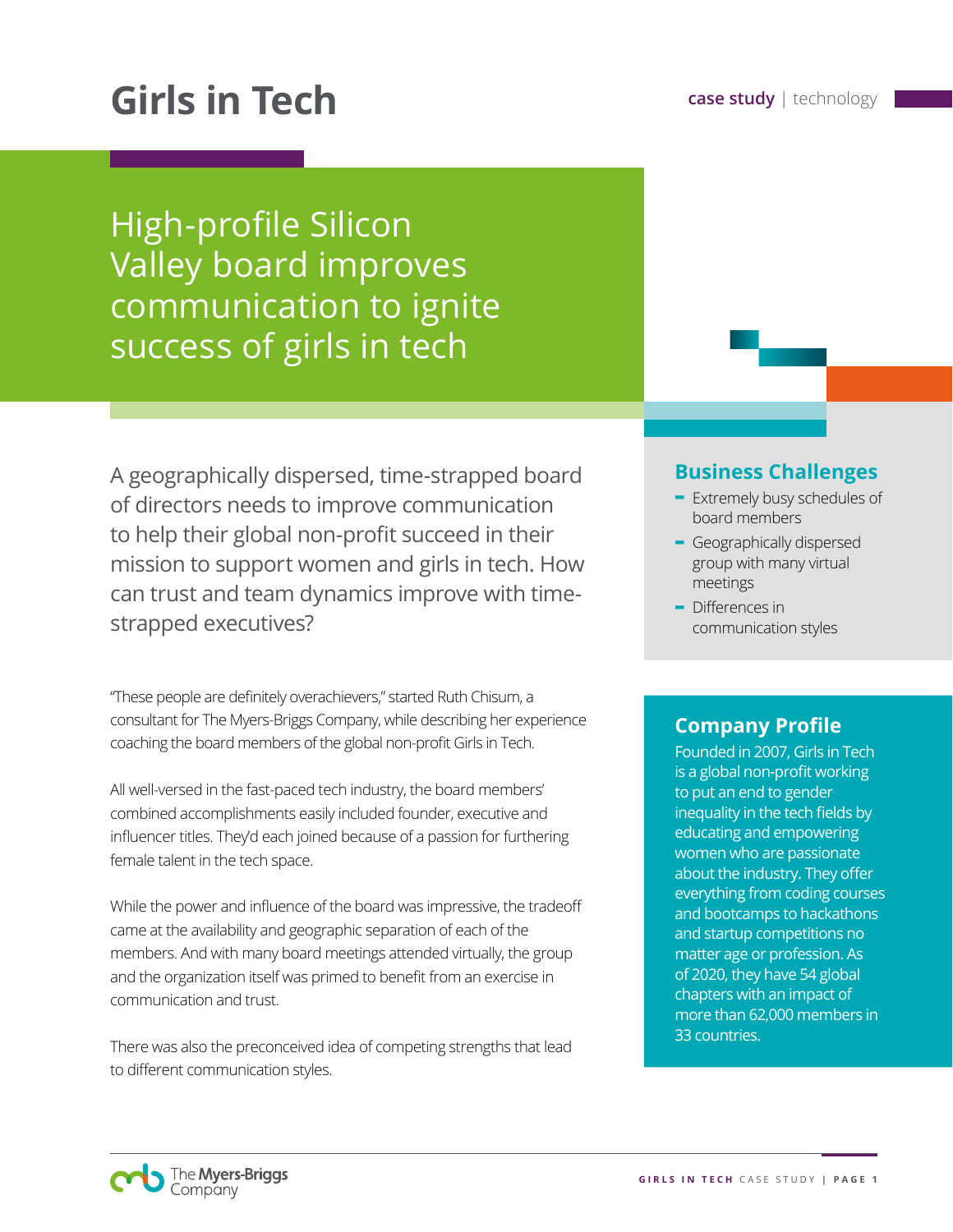"Because all the members had the common background of tech, start-ups and executive positions, they didn't understand each other's strengths as well as they could. Without knowing each person's strengths, it was harder to know which organizational challenges could be best addressed by which ideas," said the consultant.

### **Solution**

Given the scheduling difficulties and geographic distribution of the board, The Myers-Briggs Company decided the most efficient use of limited time would be a virtual workshop that focused on communication, team building and trust.

The workshop included an introduction to Myers-Briggs personality type to aid in each member's self-awareness as well as a team type table that plotted each of the member's personality types against a grid of all possible types.

"The team type table was an incredibly powerful way to engage and identify the different strengths and blind spots of a group of people," said Sherrie Haynie, Director of US Professional Services. "By seeing where people are based on grouped personality preferences, what becomes clear is where certain perspectives might be missing or how communication patterns will play out because of personality type clusters. It's an incredibly powerful tool for helping members understand their team dynamics and how to turn the knowledge into action. Those actions then become that team's advantage moving forward. It's like a visual representation of the team's chemistry."

In addition to the workshop, members of the board received followup questions and activities to keep the insights coming after the virtual workshop had ended. They also decided as a team what developmental areas they wanted to focus on to improve the way they worked together in the future. The action plan accompanying the workshop allowed the team to build even more trust with each other as they worked through roadblocks with new tools for problem-solving.

### **Solution**

- **-** Deliver a low-timeinvestment, high impact workshop
- **-** Offer workshop virtually to accommodate executive's travel and schedules
- **-** Use Myers-Briggs tool to improve communication, reveal unique strengths and foster trust among board members

The session armed us with an invaluable tool to be more effective in achieving our organizational goals. We're better able to move forward as a team thanks to the insights we gained. In fact, we found it so helpful we're looking at doing a similar workshop with employees

soon.

**Adriana Gascoigne,**  founder, CEO and board member of Girls in Tech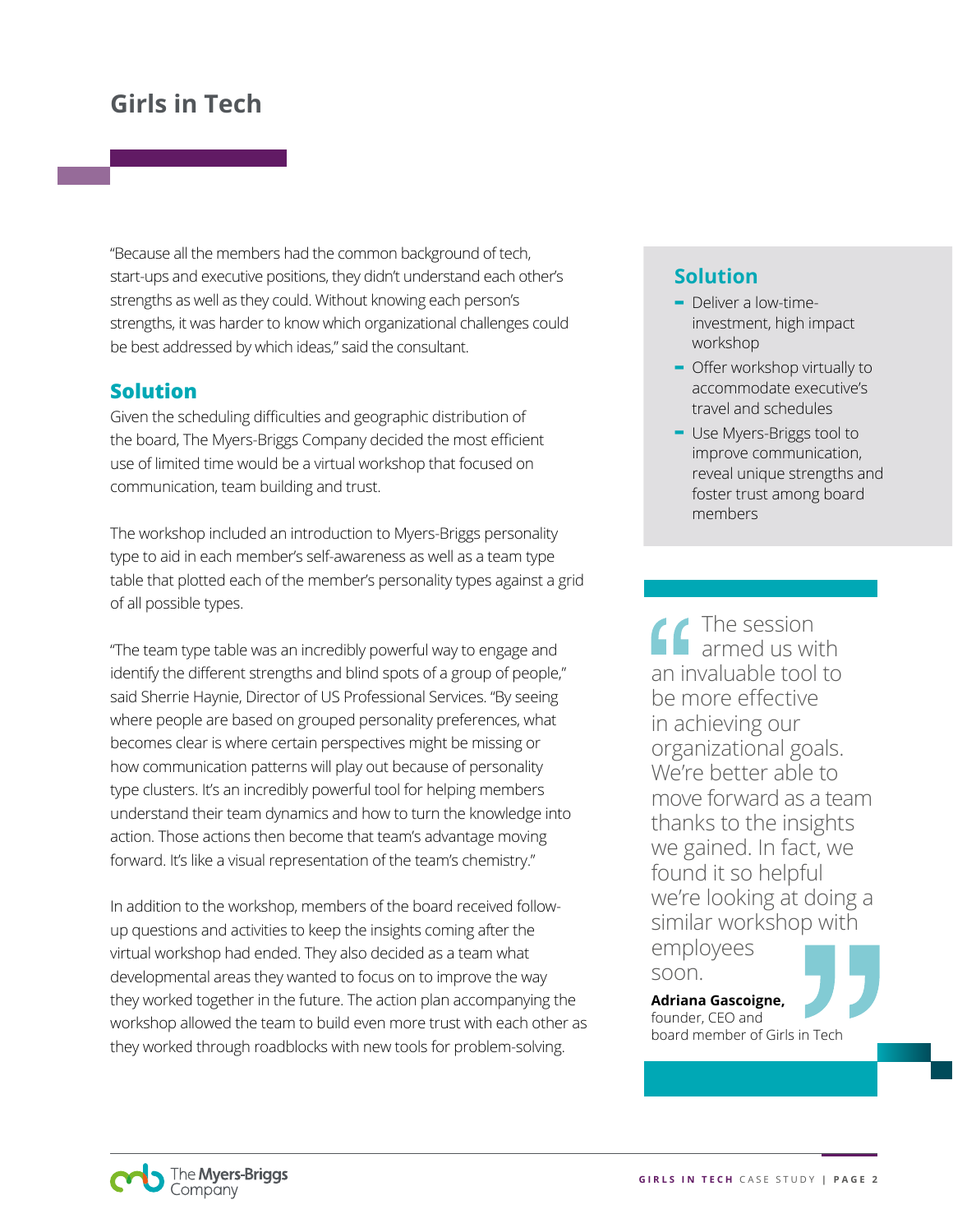#### **Results**

The board members had a keen interest in how they could work together. After the virtual workshop, they were eager and excited to leverage each other's communication style, especially in how they could pass on information in the best way for the recipient.

"Understanding how different personality types prefer to consume information allowed us to restructure how we share information within our group," said Darrell Mockus, CTO of Innovation Labs. "We communicate more efficiently now."

One topic in particular that stood out during the workshop was the discussion around gender, personality type and stereotypes in the tech industry.

A female member of the board asked about a specific pain point that resonated with every person present. Often when females are in a male-dominated field like technology, they face certain stereotypes. One of the board members said that when she was conducting business, the people reporting to her often expected her to be nurturing, cut them extra slack, and overall be softer than her male counterparts.

"Essentially, they expected her to be more maternal in her personality. She shared that this was a big challenge for her because that's not how she managed people, nor how she'd gained her success."

The board members, led by The Myers-Briggs Company consultant, explored the Thinking and Feeling preferences, why these gender biases may have run counter to that board member's personality and the implications that had for females in tech leadership positions.

"That was a really powerful moment in the session because it was a direct situational application of personality type. Most of the female board members in the group had a preference for Thinking and many had experienced the same biases. In addition, I shared my preference for

### **Results**

- **-** Improved communication among board members
- **-** Increased trust and understanding of strengths and blind spots of individuals and the team
- **-** Engaged board members in an interactive, virtual workshop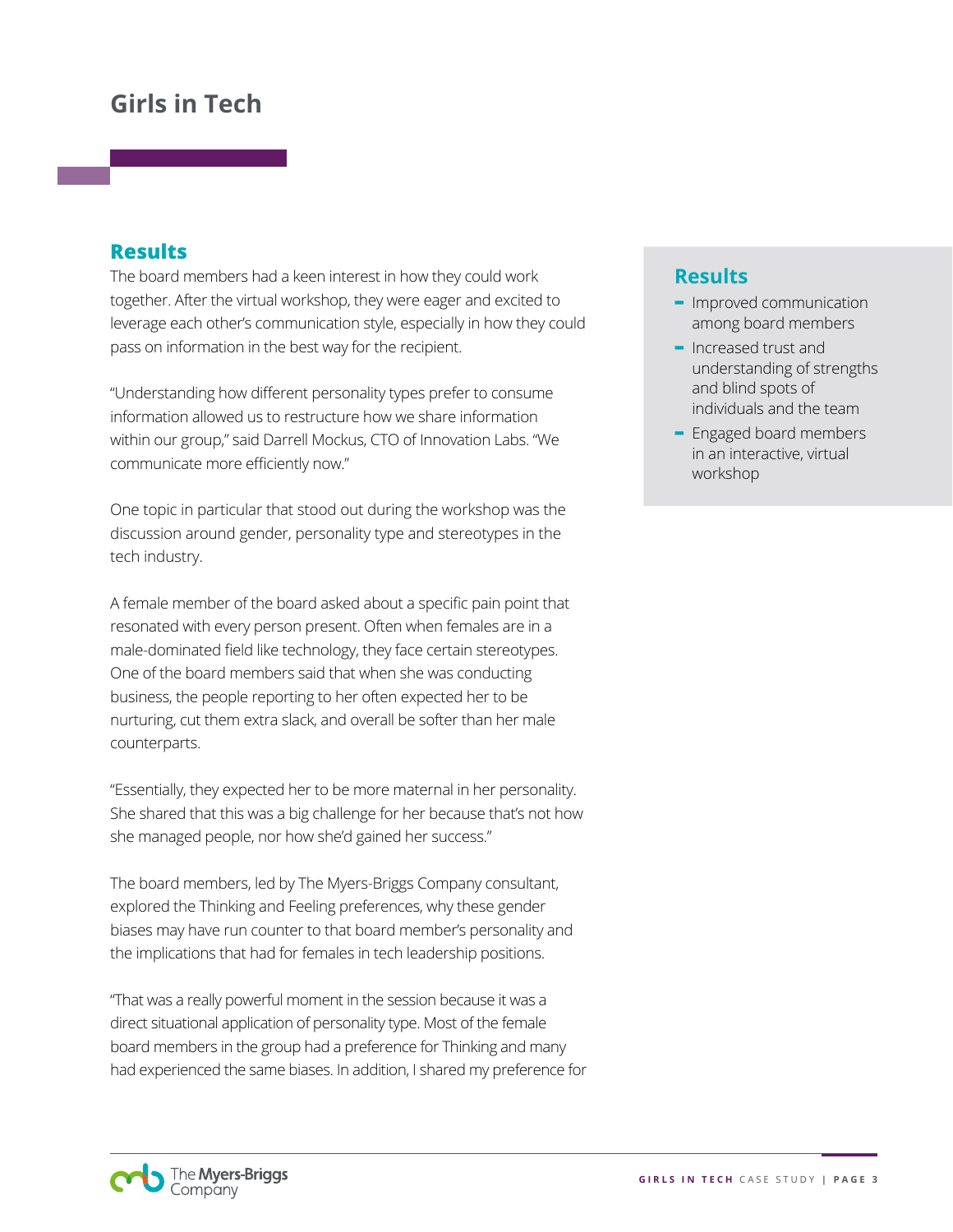Thinking as well and the personal things that I'd faced. That lesson definitely stood out as one of the many "ah-ha!" moments of the workshop," said the consultant.

"The Myers-Briggs type-based workshop done with our board was tremendously beneficial to us collectively and as individuals. The session armed us with an invaluable tool to be more effective in achieving our organizational goals. We're better able to move forward as a team thanks to the insights we gained. In fact, we found it so helpful we're looking at doing a similar workshop with employees soon." said Adriana Gascoigne, Founder, CEO and board member of Girls in Tech.

Another takeaway from the workshop stemmed from the discussion around communication preferences of introverted and extraverted individuals. When those with a preference for Extraversion are speaking with someone who has a preference for Introversion, the person with the Introversion preference usually listens and processes that information internally. Those with preferences for Introversion understood that it would be helpful to extraverted colleagues if they gave some sort of verbal cue or feedback of what they're hearing and how the message was being received.

In addition, those preferring Extraversion practiced flexing their communication style when interacting with someone preferring Introversion. This included communicating in writing instead of over the phone, and waiting longer than they felt comfortable after a question had been posed.

"As we walked through our personality types, we also reflected on past projects that didn't meet expectations. Afterwards, it was clear how we could improve the way we dispersed information to address the different preferences in our group. Being mostly a remote working group that only meets in person 2-4 times a year, these communication tips proved to be extremely valuable," said Darrell.

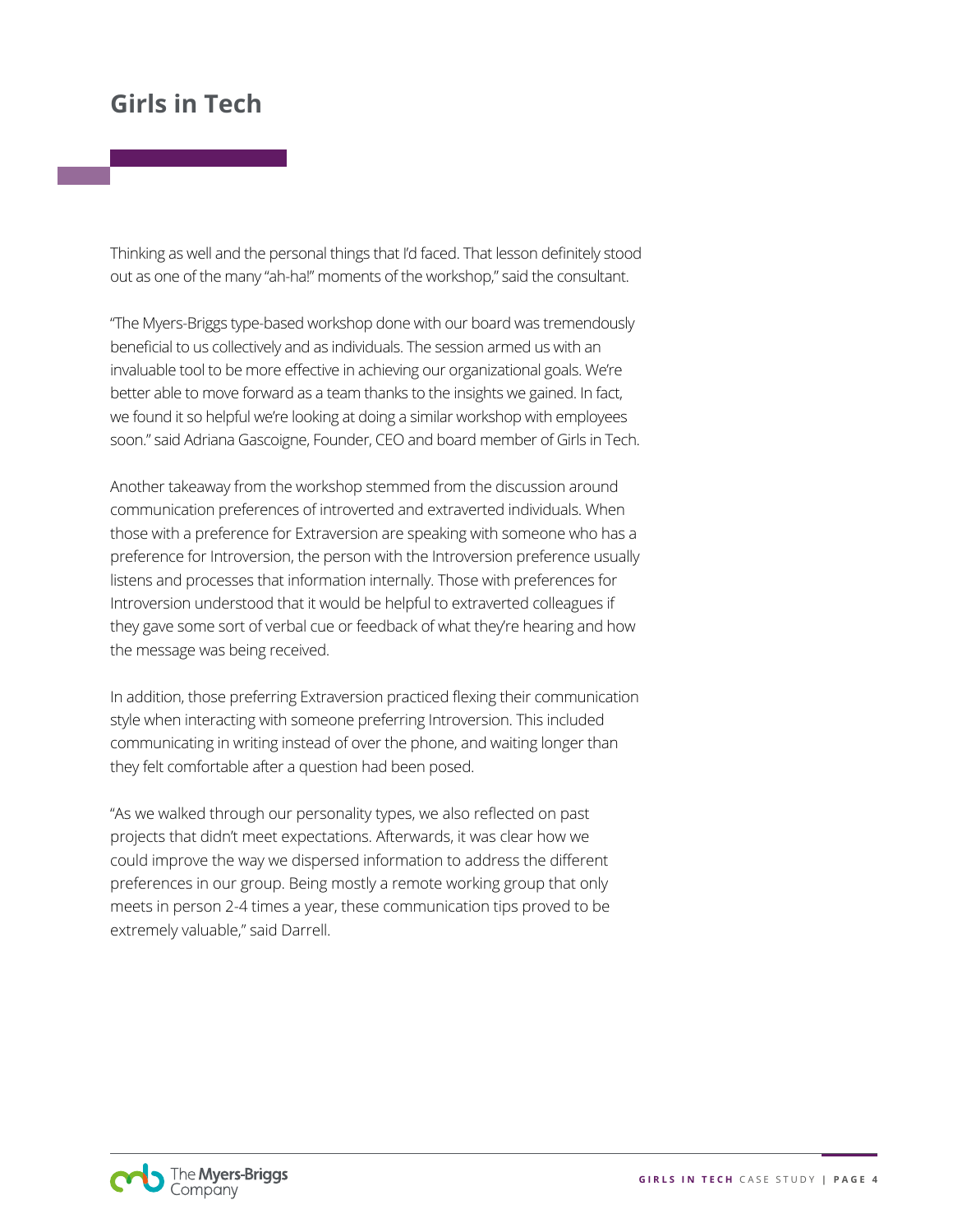"This workshop included a lot about applying personality type content to communication specifically. Aside from board members' own self-awareness, by the end of the workshop they were helping each other to communicate better. They offered specific, actionable advice like 'when communicating with me, do this and don't do this'. It also gave people an opportunity to share any pet peeves in a constructive, non-judgmental environment," said Sherrie.

While the workshop was fast-paced, and needed to be because of time limitations, it was also highly interactive. That experiential, interactive learning is what cemented the insights for better communication and board interaction.

"There's something rich that evolves from an interactive workshop that's different than going through a webinar where someone is just delivering slides. That difference is the social learning aspect, that insights are gained live when going through the workshop with a facilitator," said the consultant.